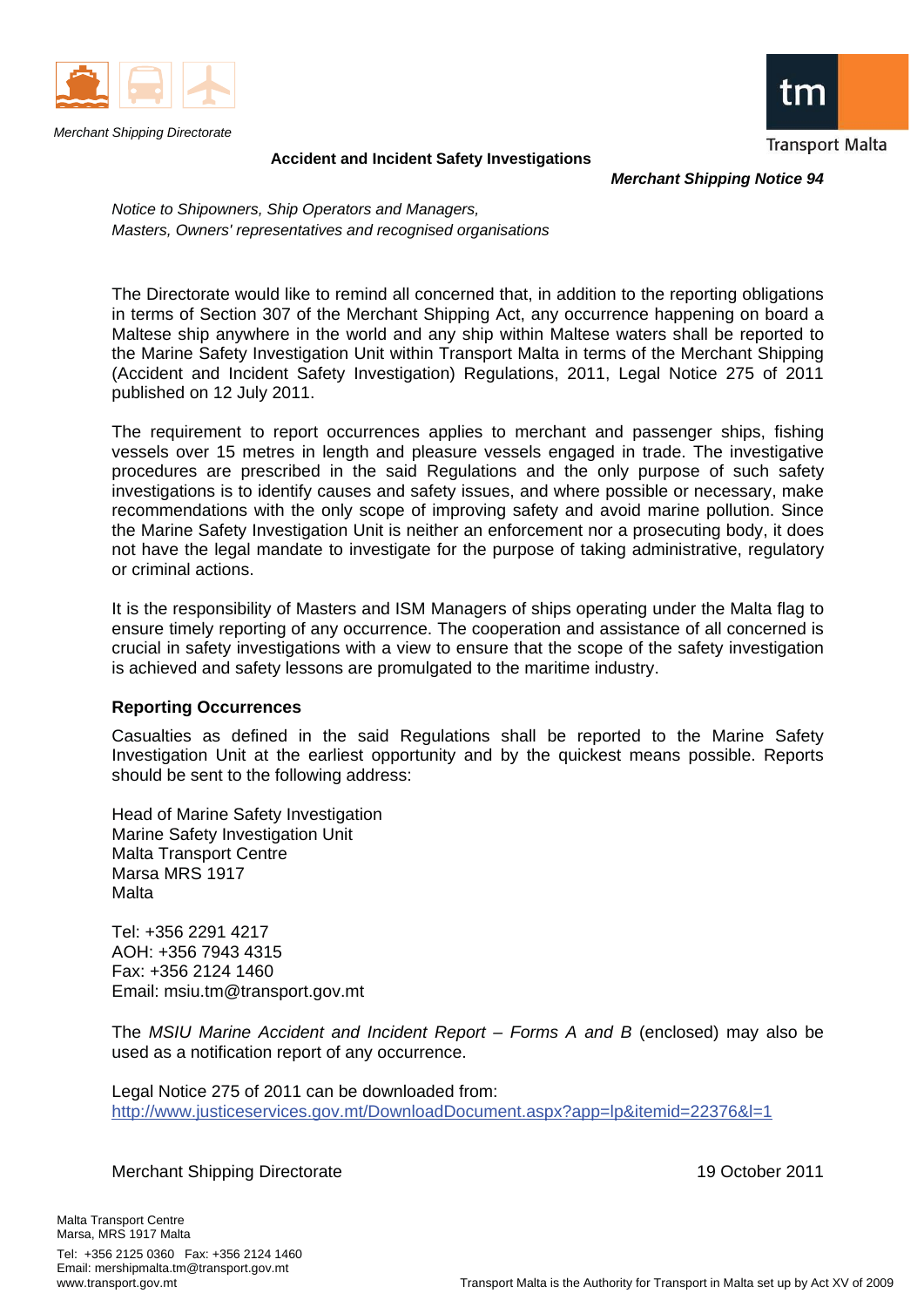**Office Use Only** 

Occurrence Classification:





## **Marine Accident/Incident Report Form A**

- Under the provisions of the international conventions, the flag State has the responsibility to conduct investigations of accidents and incidents to ships entitled to fly its flag.
- The Merchant Shipping Act 1973 (as amended) requests the owner or the master of a Maltese ship, which has sustained or caused any accident to report within 24 hours, or as soon as possible, the happening of the accident or damage. The scope of the Marine Accident/Incident Report Form is to facilitate the reporting to the Marine Safety Investigation Unit.
- One form should be completed for each accident/incident.
- Please return the completed form by email to: Marine Safety Investigation Unit

Transport Malta Malta Transport Centre Marsa, MRS 1917 Malta

Email: msiu.tm@transport.gov.mt

- Completing and signing this form does not constitute an admission of liability of any kind, either by the person making the report or any other person.
- Please complete the form clearly, using black or blue ink. Please tick the boxes  $\Box$  where applicable.

| <b>Section A</b> Ship Particulars   |                              |
|-------------------------------------|------------------------------|
| Ship's Name:                        | Call Sign:<br>9H             |
| <b>IMO</b> Number:                  | <b>Official Number:</b>      |
| Type of Ship:                       | <b>MALTA</b><br>Flag:        |
| DPA:                                | Office Telephone Number:     |
|                                     | <b>AOH Telephone Number:</b> |
|                                     |                              |
| <b>VOYAGE DATA RECORDER FITTED:</b> | YES $\Box$<br>NO             |
| <b>MANUFACTURER &amp; TYPE:</b>     |                              |

Transport Malta is the Authority for Transport in Malta set up by ACT XV of 2009 The Marine Safety Investigation Unit is set up by L.N. 275 of 2011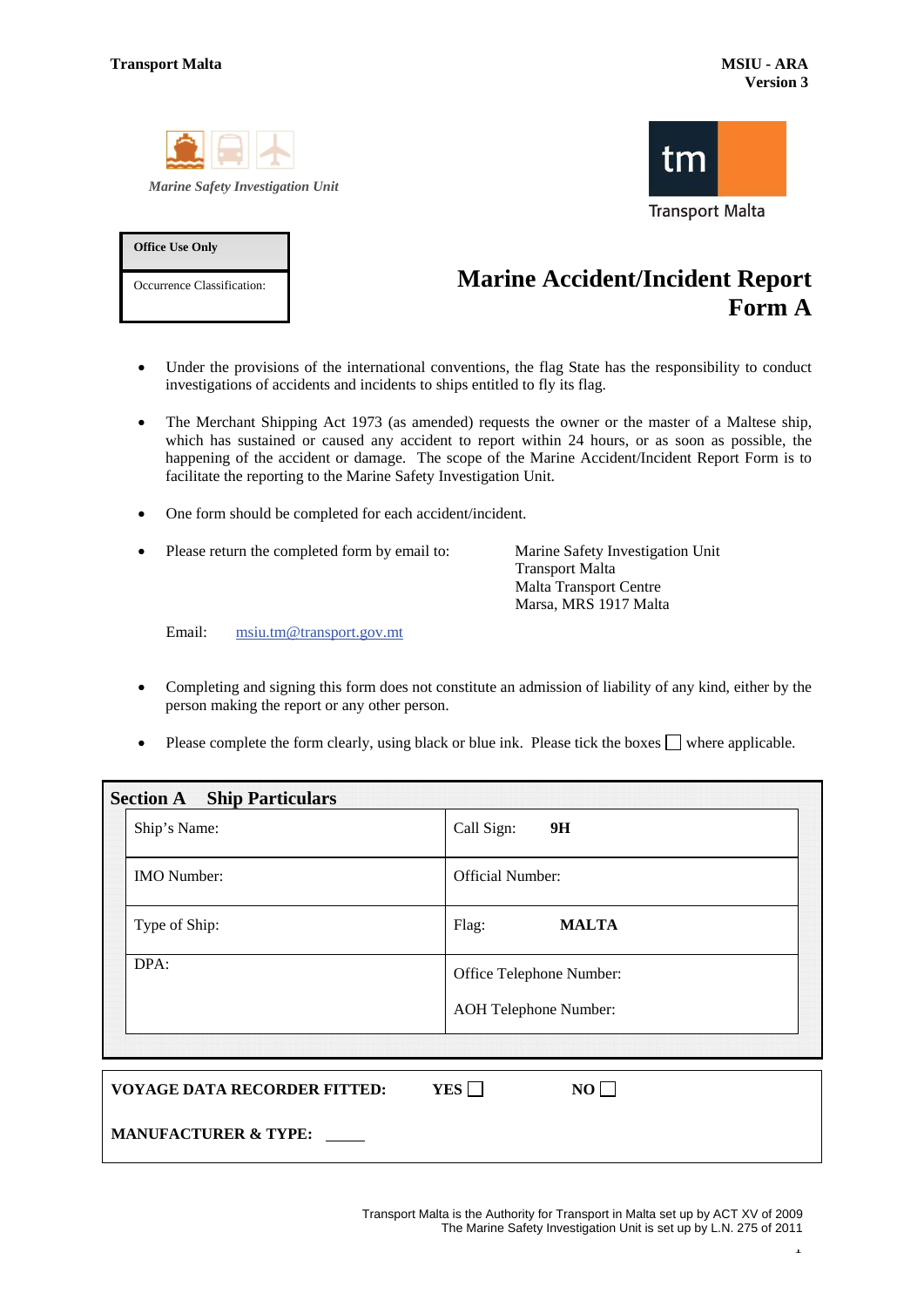| <b>Section B</b>   |                                       |                | <b>Preliminary Casualty Data</b>                             |                   |       |  |                                        |         |                   |  |
|--------------------|---------------------------------------|----------------|--------------------------------------------------------------|-------------------|-------|--|----------------------------------------|---------|-------------------|--|
|                    | Date of occurrence                    |                |                                                              |                   |       |  | Time of occurrence                     |         |                   |  |
| Day                | <b>Month</b>                          |                | Year                                                         |                   |       |  |                                        | UTC/GMT | <b>Local Time</b> |  |
|                    |                                       |                |                                                              |                   |       |  |                                        |         |                   |  |
|                    |                                       |                |                                                              |                   |       |  |                                        |         |                   |  |
|                    |                                       |                | Date and time of departure from last port                    |                   |       |  | Voyage details                         |         |                   |  |
| $/$ $/$            |                                       | $\ddot{\cdot}$ |                                                              |                   |       |  | From:                                  |         |                   |  |
|                    |                                       |                |                                                              |                   |       |  | To:                                    |         |                   |  |
|                    |                                       |                |                                                              |                   |       |  |                                        |         |                   |  |
|                    |                                       |                | Location of occurrence $(e.g.$ latitude $\&$ longitude       |                   |       |  |                                        |         |                   |  |
|                    |                                       |                | or name of port, or other geographical reference)            |                   |       |  | Voyage type                            |         |                   |  |
| Lat.               | $\theta$                              |                | $\Omega$<br>Long.                                            |                   |       |  | Internal voyage                        | П       |                   |  |
|                    |                                       |                | Port or geographical location:                               |                   |       |  | Coastal voyage<br>International voyage |         |                   |  |
|                    |                                       |                |                                                              |                   |       |  | Short international voyage             |         |                   |  |
|                    |                                       |                |                                                              |                   |       |  | Inland<br>Other:                       |         |                   |  |
|                    |                                       |                |                                                              |                   |       |  | (Please specify)                       |         |                   |  |
|                    |                                       |                |                                                              |                   |       |  |                                        |         |                   |  |
|                    |                                       |                |                                                              |                   |       |  |                                        |         |                   |  |
|                    |                                       |                |                                                              |                   |       |  |                                        |         |                   |  |
|                    |                                       |                | Type of occurrence (Initiating Event)                        |                   |       |  |                                        |         |                   |  |
|                    | in the space available below)         |                | Collision (insert particulars of other vessel                |                   |       |  | Stranding/grounding                    |         |                   |  |
| Contact            |                                       |                |                                                              |                   |       |  | Fire/explosion                         |         |                   |  |
|                    |                                       |                | Hull failure/failure of watertight doors/ports               | Machinery damage  |       |  |                                        |         |                   |  |
|                    | Damages to ship and/or equipment      |                |                                                              | Capsizing/listing |       |  |                                        |         |                   |  |
|                    | Missing ship: assumed lost            |                |                                                              |                   |       |  | Serious injury                         |         |                   |  |
| Loss of life       |                                       |                |                                                              |                   | Other |  |                                        |         |                   |  |
|                    |                                       |                |                                                              |                   |       |  |                                        |         |                   |  |
|                    | If other, please specify:             |                |                                                              |                   |       |  |                                        |         |                   |  |
|                    |                                       |                |                                                              |                   |       |  |                                        |         |                   |  |
|                    |                                       |                |                                                              |                   |       |  |                                        |         |                   |  |
|                    |                                       |                |                                                              |                   |       |  |                                        |         |                   |  |
|                    |                                       |                |                                                              |                   |       |  |                                        |         |                   |  |
|                    | Consequences of occurrence            |                |                                                              |                   |       |  |                                        |         |                   |  |
| Total loss of ship |                                       |                |                                                              |                   |       |  | Ship rendered unseaworthy              |         |                   |  |
|                    | Ship remaining seaworthy              |                |                                                              |                   |       |  | Pollution                              |         |                   |  |
|                    | Loss of life (enter details on pg. 3) |                |                                                              |                   |       |  | Serious injuries                       |         |                   |  |
|                    |                                       |                | Name and Port of Registry or Flag of any other ship involved |                   |       |  |                                        |         |                   |  |
|                    |                                       |                | Name of Other Ship and Official No.                          |                   |       |  | Port of Registry or Flag               |         |                   |  |
|                    |                                       |                |                                                              |                   |       |  |                                        |         |                   |  |
|                    |                                       |                |                                                              |                   |       |  |                                        |         |                   |  |
|                    |                                       |                |                                                              |                   |       |  |                                        |         |                   |  |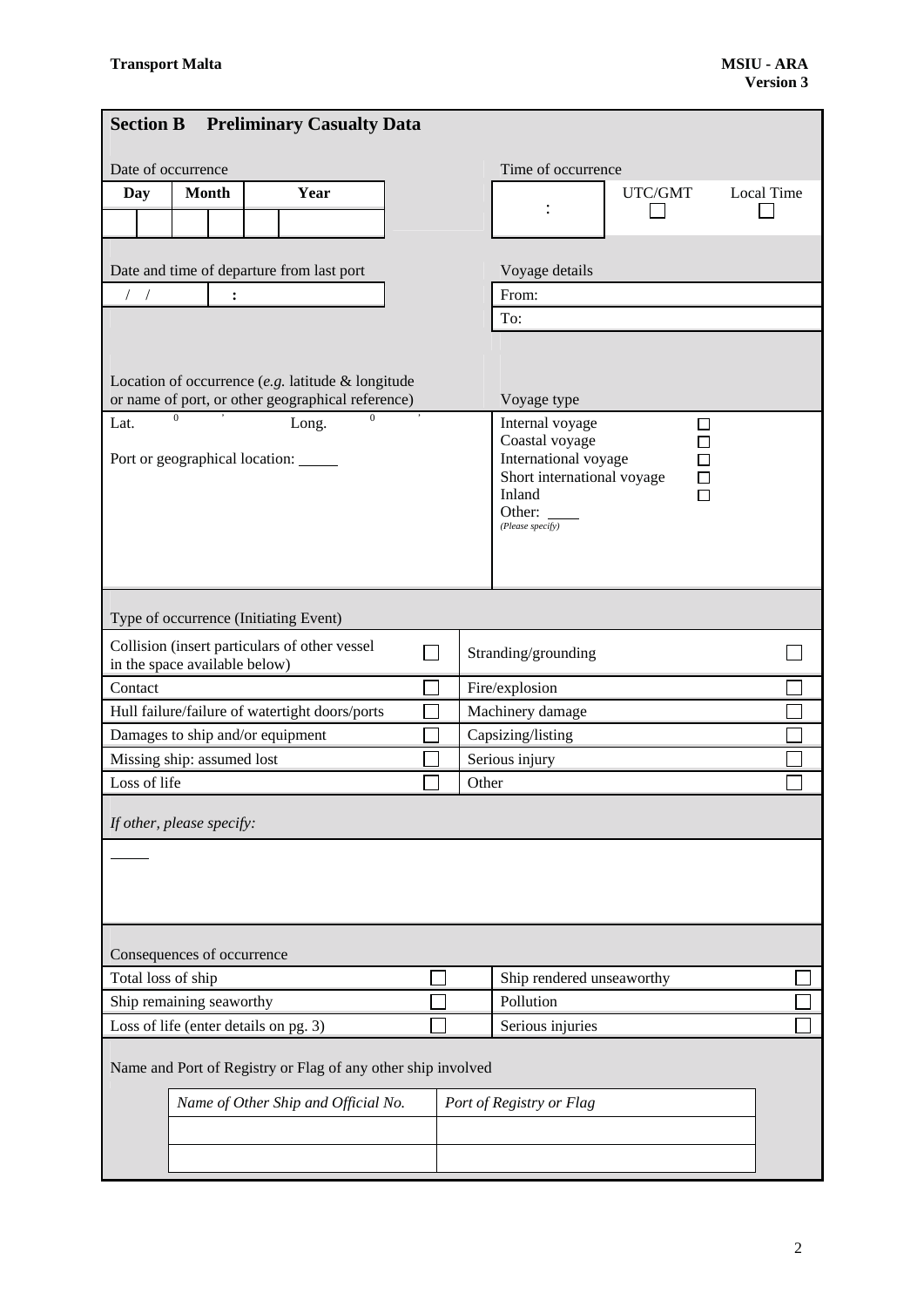|                                                 |     |                                                     | Section C Details of person(s) killed or injured                                                                          |                                         |                                       |     |                                           |  |
|-------------------------------------------------|-----|-----------------------------------------------------|---------------------------------------------------------------------------------------------------------------------------|-----------------------------------------|---------------------------------------|-----|-------------------------------------------|--|
|                                                 |     | Place of occurrence (e.g. engine room, galley etc.) |                                                                                                                           |                                         |                                       |     |                                           |  |
|                                                 |     |                                                     |                                                                                                                           |                                         |                                       |     |                                           |  |
| Position $(e.g.$<br>rank, rating,<br>passenger) | Age | Part of body<br>injured                             | Kind of injury                                                                                                            | Hours<br>worked<br>before<br>occurrence | Duration<br>of last<br>rest<br>period |     | Whether on duty when<br>accident occurred |  |
|                                                 |     |                                                     |                                                                                                                           |                                         |                                       | Yes | N <sub>0</sub>                            |  |
|                                                 |     |                                                     |                                                                                                                           |                                         |                                       | Yes | N <sub>0</sub>                            |  |
|                                                 |     |                                                     |                                                                                                                           |                                         |                                       | Yes | No                                        |  |
|                                                 |     |                                                     |                                                                                                                           |                                         |                                       | Yes | N <sub>o</sub>                            |  |
|                                                 |     |                                                     |                                                                                                                           |                                         |                                       | Yes | N <sub>0</sub>                            |  |
|                                                 |     |                                                     |                                                                                                                           |                                         |                                       | Yes | N <sub>o</sub>                            |  |
|                                                 |     |                                                     | If more space is required, please continue on the continuation sheets - see pg. 5 re instructions on continuation sheets. |                                         |                                       |     |                                           |  |

**Section D A brief description of the sequence of events leading to the occurrence.**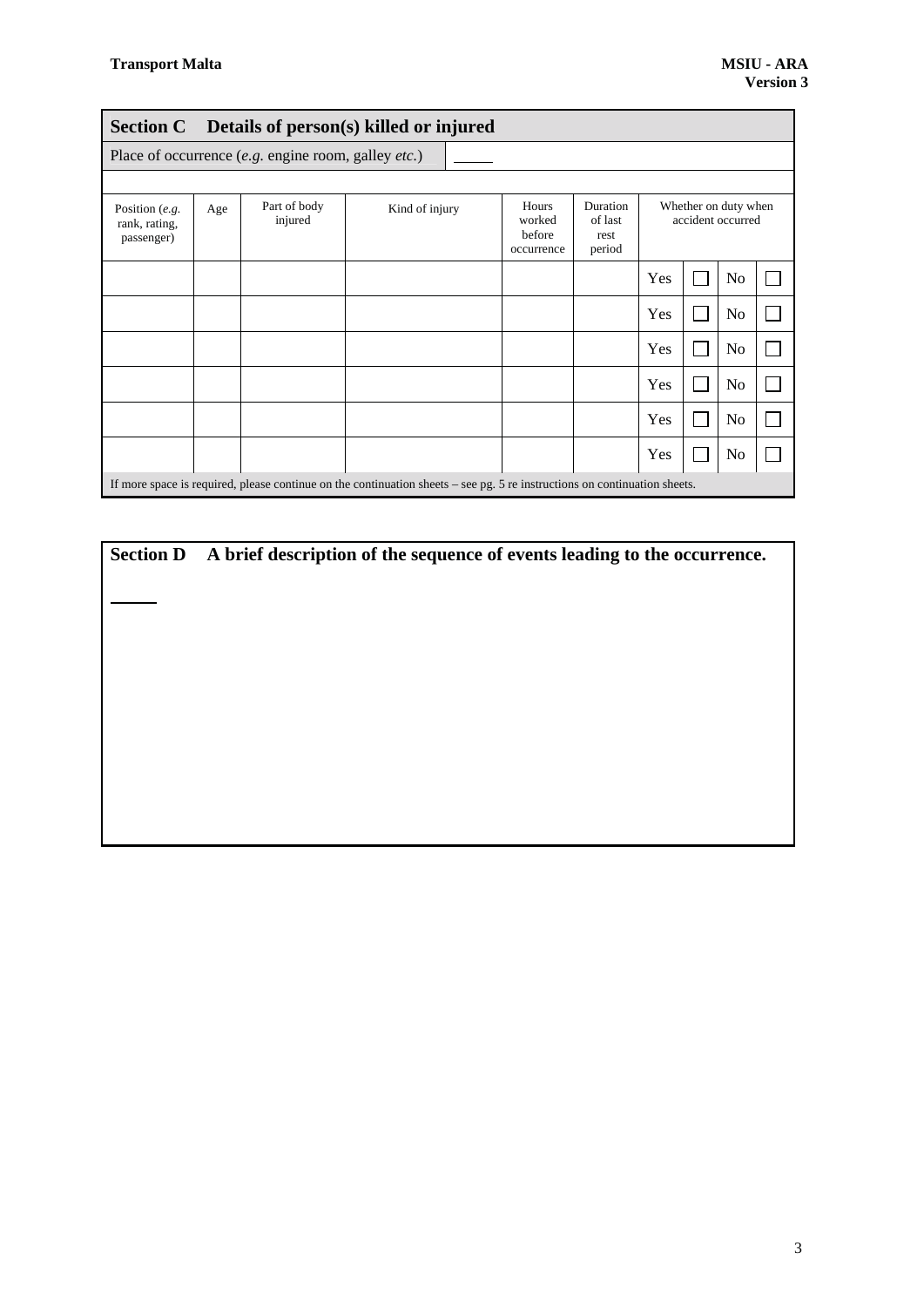### **Section E**

**1. Please state your opinion on the causes of the occurrence.**

**2. Has any immediate action been RECOMMENDED by you as a result and if so, why?**

**3. Has any immediate action been TAKEN and if so, what?**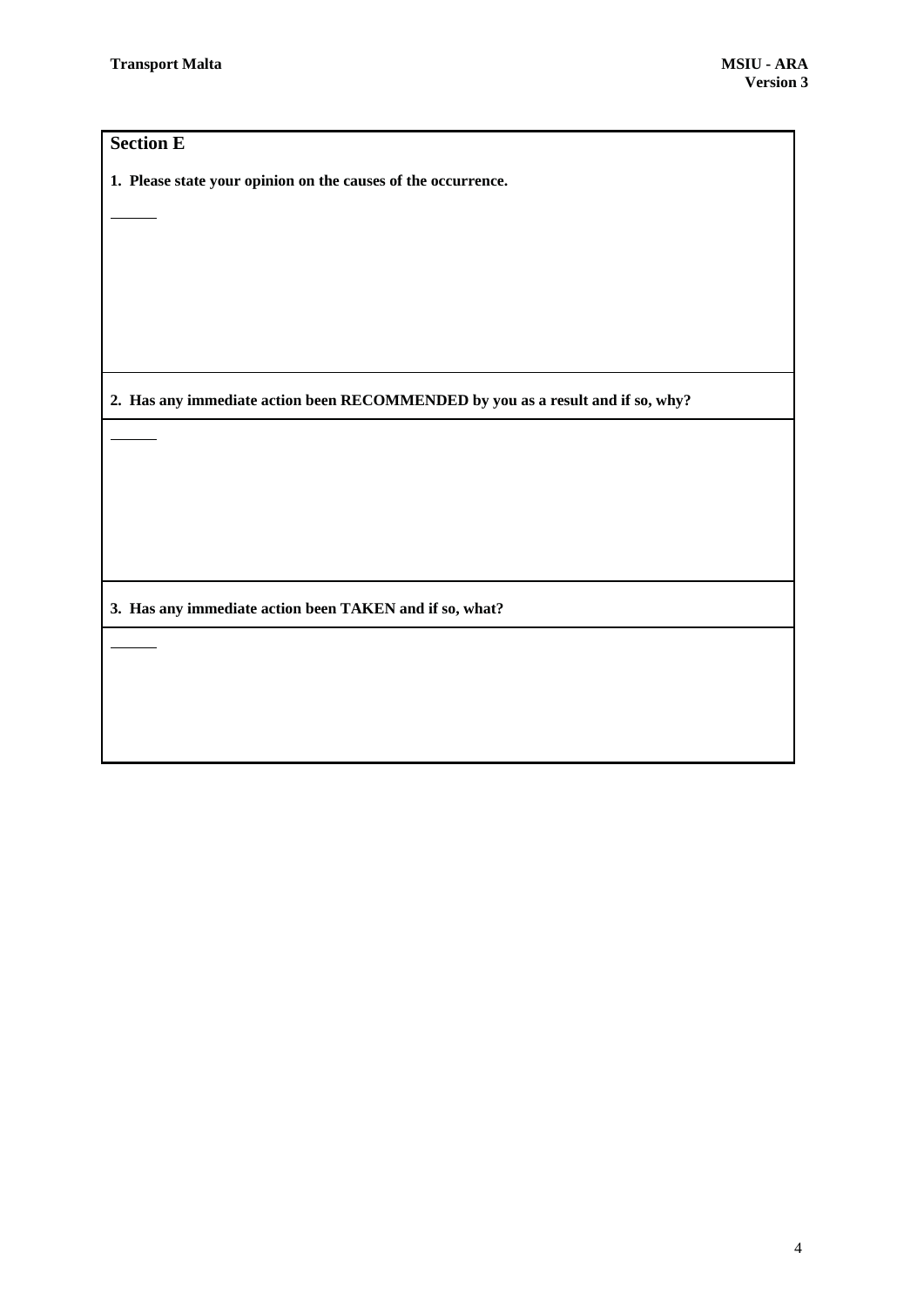| Signed:                                        |  |
|------------------------------------------------|--|
|                                                |  |
| Name:                                          |  |
|                                                |  |
| <b>Master or</b><br>owner's<br>representative: |  |
|                                                |  |
| Date:                                          |  |

| To be signed by the ship's Safety Officer (if applicable) |  |  |  |  |
|-----------------------------------------------------------|--|--|--|--|
| Signed:                                                   |  |  |  |  |
|                                                           |  |  |  |  |
| Name:                                                     |  |  |  |  |
|                                                           |  |  |  |  |
| <b>Rank:</b>                                              |  |  |  |  |
|                                                           |  |  |  |  |
| Date:                                                     |  |  |  |  |

|--|

*# The Company Single Point of Contact is the person designated to liaise with the Marine Accident Investigation Unit in an efficient and effective manner, for the purpose of the reported occurrence.*

If there is insufficient space in any part of this form for your answers or comments, please use a plain sheet of paper as a continuation sheet and attach it to this form. Please indicate in the box below the number of sheets used. *Please ensure that the sections being expanded are indicated on the continuation sheets.*

### **PLEASE ATTACH A COPY OF THE CREW LIST TO THIS FORM**

Number of continuation sheets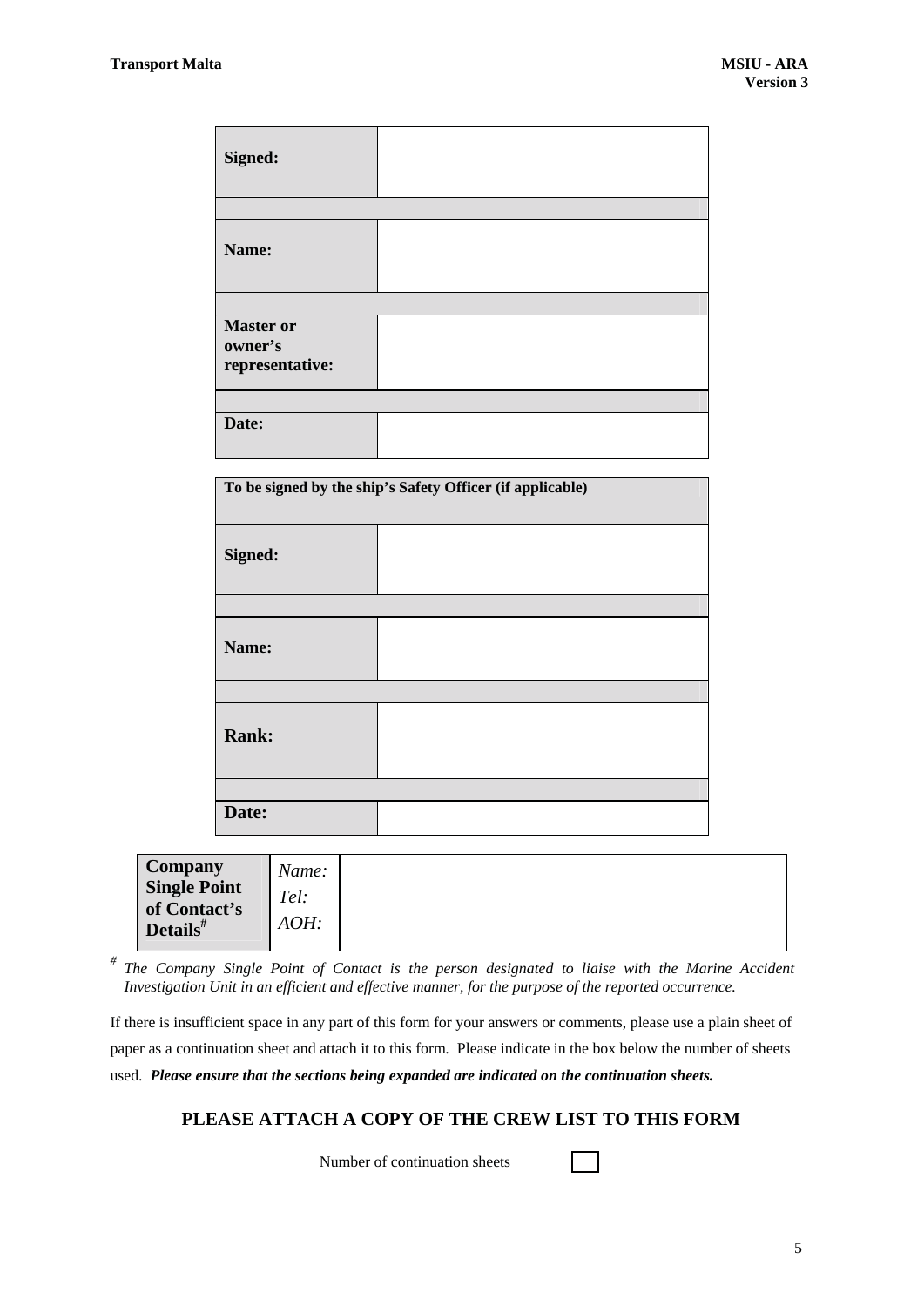

**OFFICE USE ONLY** 

Occurrence Classification:



# **Marine Accident/Incident Report Form B**

- Under the provisions of the international conventions, the flag State has the responsibility to conduct investigations of accidents and incidents to ships entitled to fly its flag.
- x The Marine Accident/Incident Report Form B **shall be used in conjunction** with the Marine Accident/Incident Report – Form A. Both Form A and Form B should therefore be sent to the Marine Safety Investigation Unit as **one** set of documents. This report and the information inside are solely used to further maritime safety and environmental protection.
- One form should be completed for each incident.
- Please return the completed form by email to: Marine Safety Investigation Unit

Transport Malta Malta Transport Centre Marsa, MRS 1917 Malta

Email: msiu.tm@transport.gov.mt

- Completing and signing this form does not constitute an admission of liability of any kind, either by the person making the report or any other person.
- $\bullet$  Please complete the form clearly, using black or blue ink.  $\bullet$  P

|  | Please $\Box$ the boxes where applicable. |  |  |
|--|-------------------------------------------|--|--|
|--|-------------------------------------------|--|--|

| Part 1<br><b>Ship Particulars</b>                                                              |                          |               |                                                                |  |                             |  |  |  |
|------------------------------------------------------------------------------------------------|--------------------------|---------------|----------------------------------------------------------------|--|-----------------------------|--|--|--|
| Ship's Name:                                                                                   |                          |               | Call Sign                                                      |  | 9H                          |  |  |  |
| Type of Ship:                                                                                  | Flag<br><b>MALTA</b>     |               |                                                                |  |                             |  |  |  |
| $LOA(m)$ :                                                                                     | Gross Tonnage:           |               |                                                                |  |                             |  |  |  |
| $LBP(m)$ :                                                                                     | Deadweight (mt):         |               |                                                                |  |                             |  |  |  |
| Hull Material:                                                                                 | Date of Contract:        |               |                                                                |  |                             |  |  |  |
| Date when Keel was Laid:                                                                       | Date of Delivery:        |               |                                                                |  |                             |  |  |  |
| Date of Major Conversion:                                                                      | Hull No.*:               |               |                                                                |  |                             |  |  |  |
| Building Yard <sup>*</sup> :                                                                   |                          |               |                                                                |  |                             |  |  |  |
| Double hull<br>Single hull                                                                     |                          | Double bottom | Double sides<br>Mid deck                                       |  |                             |  |  |  |
| Bunkers: Heavy Fuel Oil (HFO)                                                                  |                          |               | Marine Diesel Oil (MDO) $\Box$<br>Medium Fuel Oil (MFO) $\Box$ |  |                             |  |  |  |
| No. of Crew:                                                                                   | Total No. of Passengers: |               |                                                                |  | Total No. of Other Persons: |  |  |  |
| <b>Classification Society:</b>                                                                 |                          |               | Previous Classification Society:                               |  |                             |  |  |  |
| Previous Flag:                                                                                 |                          |               | Previous Name:                                                 |  |                             |  |  |  |
| The Building Yard and Hull Number may be obtained from the ship's drawings available on board. |                          |               |                                                                |  |                             |  |  |  |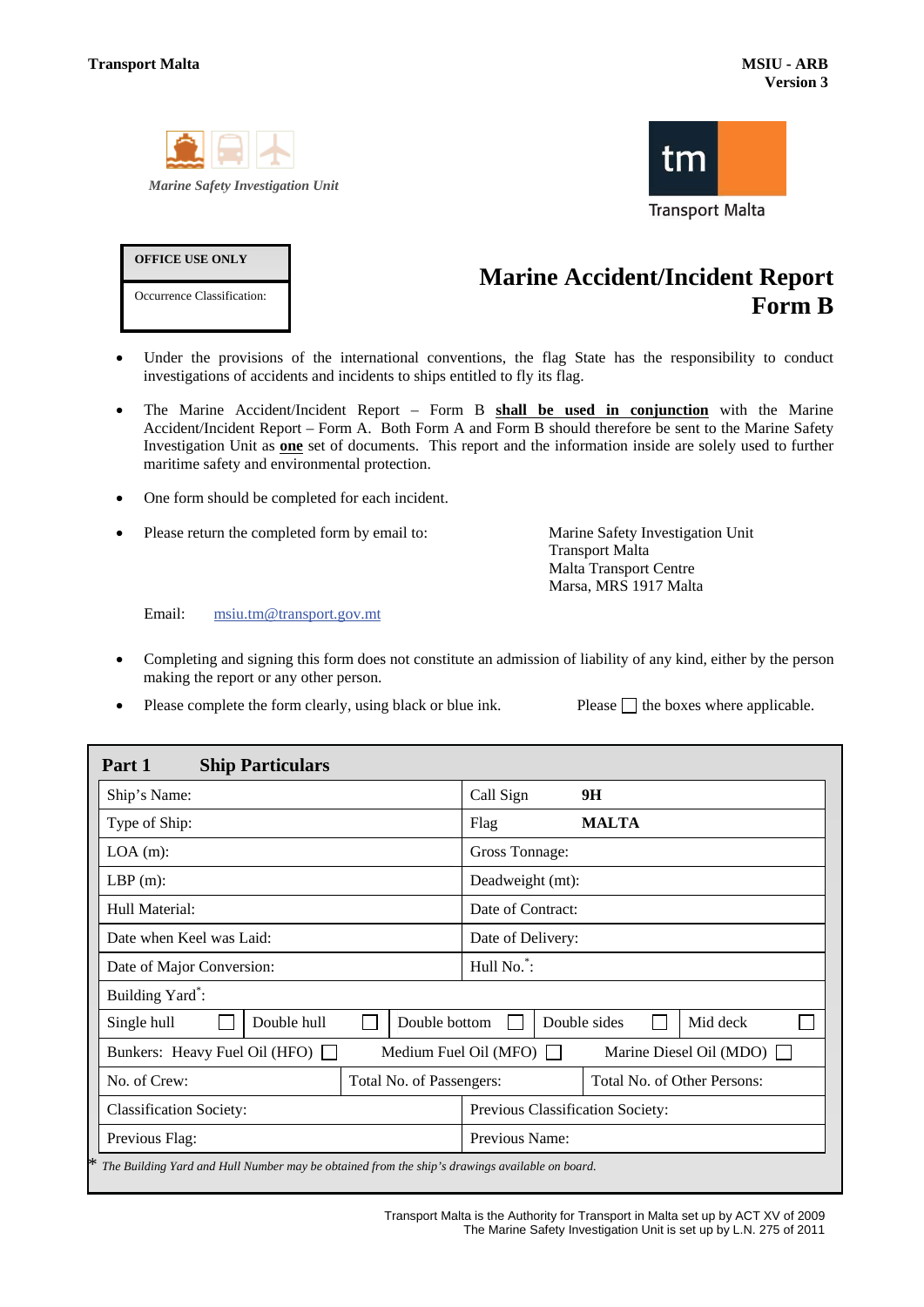| <b>Part 2 Particulars of the Events</b>                     |                                                       |
|-------------------------------------------------------------|-------------------------------------------------------|
| Voyage phase:                                               |                                                       |
| Anchor handling/tug work                                    | Berthed                                               |
| At anchor                                                   | Coastal passage                                       |
| Entering port (no pilot)                                    | Leaving port (no pilot)                               |
| Ocean passage                                               | Pilotage                                              |
| Fishing                                                     | Other (specify below)                                 |
| If "Other" is ticked please specify:<br>Weather conditions: |                                                       |
| Clear                                                       | Snow                                                  |
| Fog                                                         | Rain                                                  |
| Overcast                                                    | Other (specify below)                                 |
| Visibility:                                                 |                                                       |
| Distance:                                                   | Condition                                             |
| Cables<br>Meters<br>Miles $\Box$                            | Natural Light $\Box$<br>Daylight<br>Twilight<br>Night |
| Sea conditions:                                             |                                                       |
| Sea State:                                                  | Was vessel icing present? Yes[<br>No                  |
| Swell (Direction & Height):                                 | No<br>Was sea ice present?<br>Yes                     |
| Direction:<br>Height:                                       |                                                       |
|                                                             | Approximate Thickness: ______                         |
| Wind:                                                       | Temperature:                                          |
| Direction:                                                  | ${}^{0}C$<br>Air:                                     |
| Speed (Knots):                                              | ${}^{0}C$<br>Sea:                                     |
| Account of rescue rendered (by what ship and means):        |                                                       |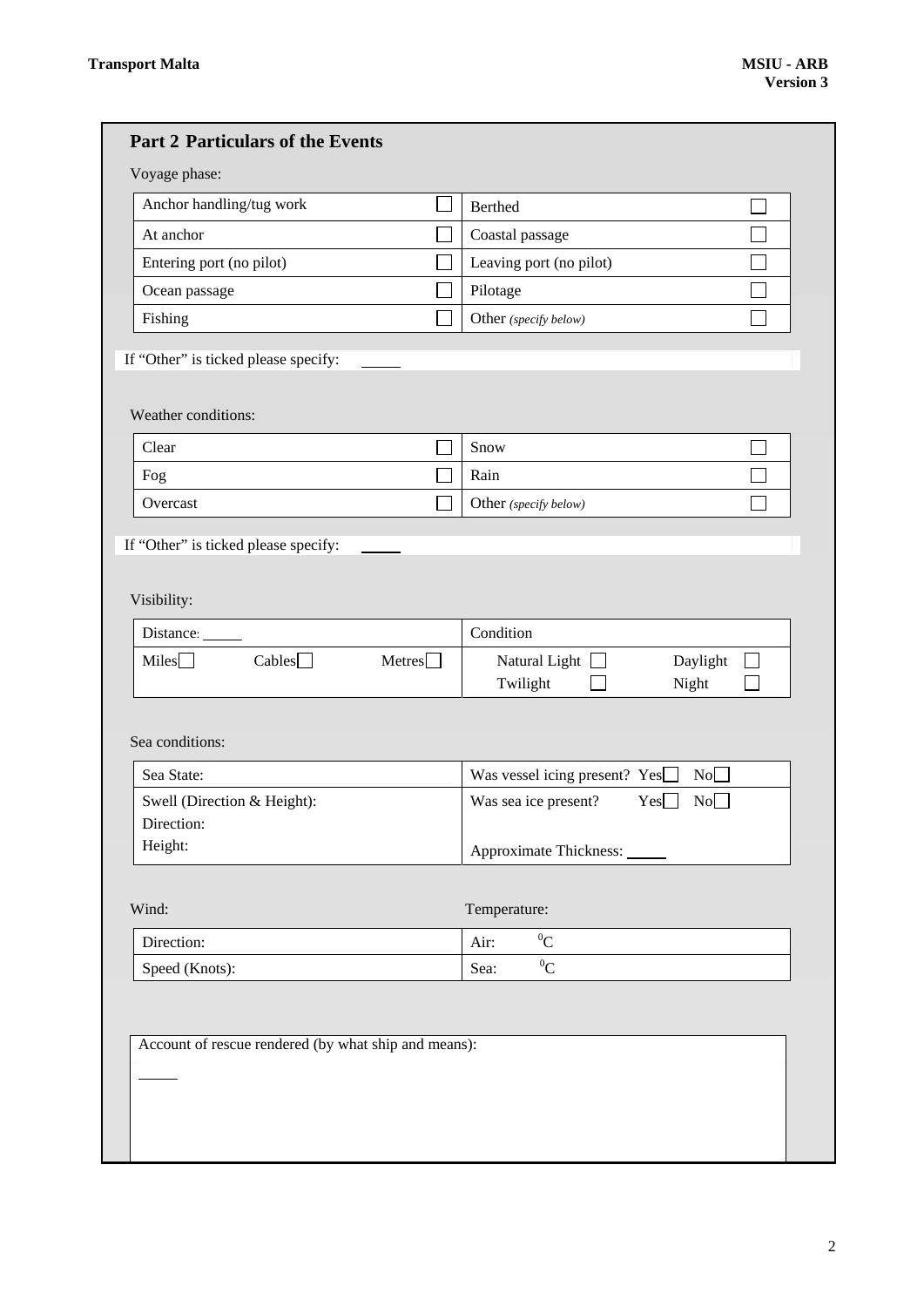| <b>Part 3 Present Voyage</b>                                                                                     |                                                  |                                 |  |  |  |  |
|------------------------------------------------------------------------------------------------------------------|--------------------------------------------------|---------------------------------|--|--|--|--|
| Last Sailed From:                                                                                                | Destination:                                     |                                 |  |  |  |  |
| Date of Departure:                                                                                               | Draught in metres (at the time of occurrence):   |                                 |  |  |  |  |
| Time (specify if LT or UTC):                                                                                     | Fwd<br>Aft                                       |                                 |  |  |  |  |
| Description of Cargo/Ballast:                                                                                    | Total weight or volume in $m3$ or metric tonnes: |                                 |  |  |  |  |
|                                                                                                                  |                                                  |                                 |  |  |  |  |
| Unmanned Machinery Space (UMS)                                                                                   | One Man Bridge                                   | <b>Integrated Bridge System</b> |  |  |  |  |
| Yes<br>No                                                                                                        | No<br>Yes                                        | Yes<br>No                       |  |  |  |  |
| List of life saving appliances and/or safety<br>equipment used (life rafts, fire-fighting gear,<br>pumps, etc.): | Number of persons evacuated:                     |                                 |  |  |  |  |

| Magnetic compasses                                |  | <b>Deviation Card</b>                                              |  |
|---------------------------------------------------|--|--------------------------------------------------------------------|--|
| Gyro Compass                                      |  | <b>Gyro Compass Error Book</b>                                     |  |
| Radars                                            |  | Automatic Radar Plotting Aid (ARPA)                                |  |
| Speed and Distance Indicator through the<br>water |  | Speed and Distance Indicator through water<br>interfaced with ARPA |  |
| Echo Sounder                                      |  | <b>Propeller Revolution Counter</b>                                |  |
| <b>Rudder Angle Indicators</b>                    |  | Rudder Angle Indicators synchronised with<br>repeaters             |  |
| Propeller pitch indicator                         |  | Rate of Turn Indicator                                             |  |
| Auto-pilot                                        |  | Aldis lamp                                                         |  |
| Navigation lights failure alarm operational       |  | COLREGS navigation lights and shapes                               |  |
| Line-throwing apparatus                           |  | Public Address System-Bridge/ER/Steering                           |  |
| Global Positioning System (GPS)                   |  | Automatic Identification System (AIS)                              |  |
| Voyage Data Recorder (VDR)                        |  | <b>Standing Instructions/Night Order Book</b>                      |  |